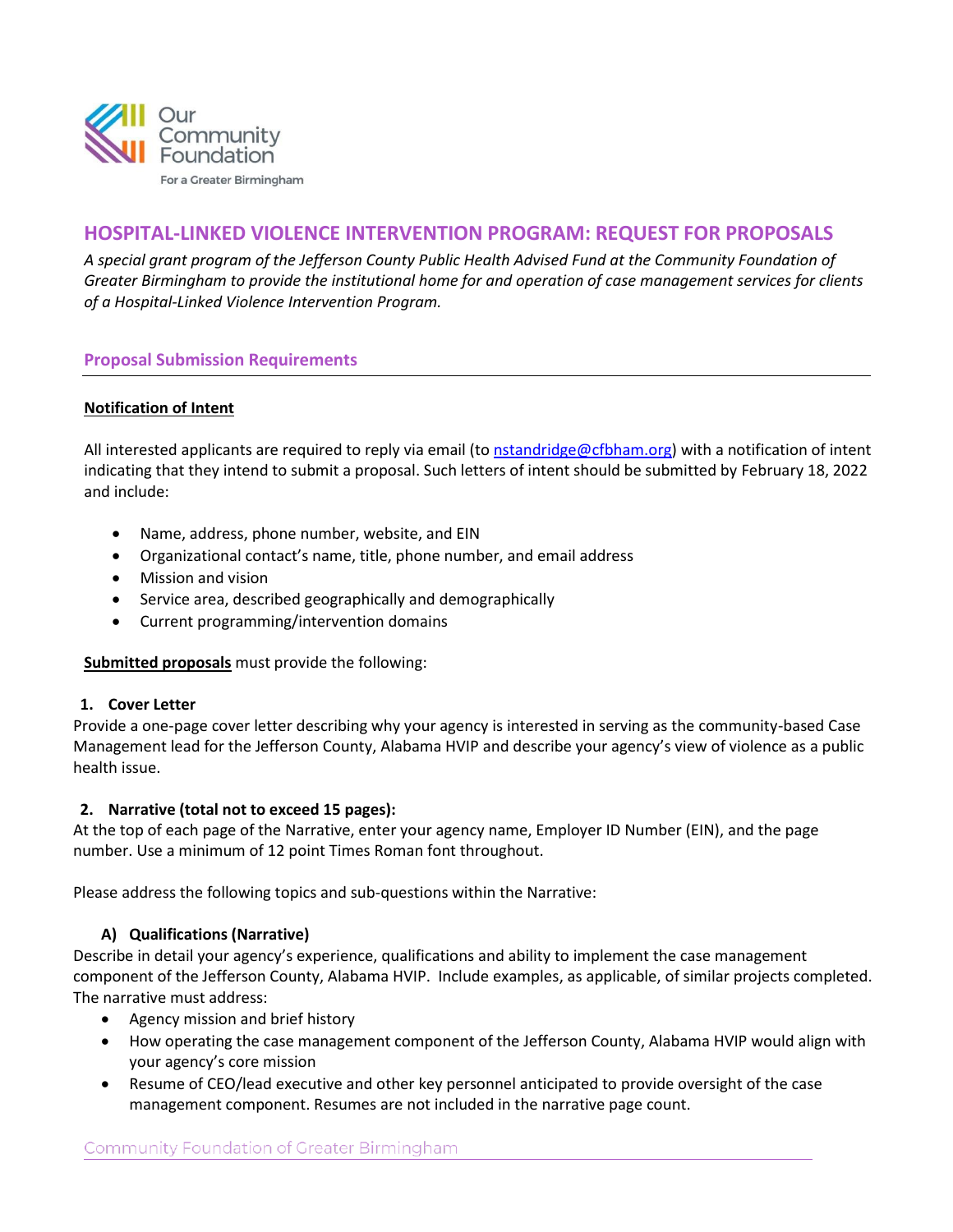- Agency's number of years of active service in Jefferson County, Alabama with specific reference to the populations, communities and neighborhoods within Jefferson County, Alabama served
- Established partnerships with external organizations that could provide services for HVIP clients. Provide the number of years your agency has partnered with each external organization (educational institutions, probation programs, ex-offender support programs, hospitals and FQHCs, behavioral health services and other community-based organizations, etc.)
- Examples of your agency's investment in Jefferson County, Alabama over the last two years, including:
	- o How your staff reflect the demographics of Jefferson County, Alabama
	- $\circ$  How your agency balances hiring staff with formal education and training with hiring persons without formal training with lived experience
	- o Recruitment, training, coaching, supervision, evaluation, and retention of non-credentialed community members with lived experience (credible messengers) as Violence Intervention Specialists (VIS) or in other roles supporting the community. If your agency has not previously employed staff with lived experience, provide proposed plans for hiring, training, and retaining community members with the talent and commitment to the proposed work without formal training/education who possess influence among victims of violence as Violence Intervention Specialists.
- Experience completing client needs assessments, developing and implementing individualized case management plans, and providing services for and working with the community, especially survivors of violence and perpetrators of violence (including providing or arranging behavioral health services, career counseling, etc.)
- Experience identifying, coordinating, and providing follow-up on client services conducted through external social service and victim service providers, including provision of access to behavioral health services, educational counseling, career counseling, etc.
- How your agency creates and maintains deep community connectivity and works to reduce community violence in Jefferson County, Alabama. Include any leadership roles in this work your organization has provided or plans to take in reducing community violence.
- Unique characteristics of your agency that would enhance a hospital-linked violence intervention program
- Experience with collecting, documenting, reporting, evaluating and improving project activities and outcomes
- Processes used to ensure integrity in work conducted by your agency
- Culture of transparency, inclusion, accountability, flexibility, and trust building within your agency
- Ability to operate during weekends, evenings and nights
- Capacity to manage risk and liabilities, including a description of your agency's governance structure, insurance coverage, and financial stability
- Experience securing and managing diverse types of funding from various sources such as philanthropic, corporate, and public. Please provide specific examples from grants and other externally funded programs, with the amount funded for addressing client case management.
- Capacity to manage federal funding and associated compliance requirements, including performing a single audit.

## **B) Design (Narrative)**

Describe your anticipated HVIP program implementation strategy and address:

- How your agency would identify potential job candidates, hire, train, coach, evaluate and provide ongoing support for Violence Intervention Specialists (VIS), inclusive of clinical support for program staff exposed to vicarious trauma
- Proposed timeline for hiring and onboarding staff and time needed between completion of initial training and recruitment of clients for service provision. For the core training to be provided through the HAVI, please plan two (2) to three (3) months' time.

Community Foundation of Greater Birmingham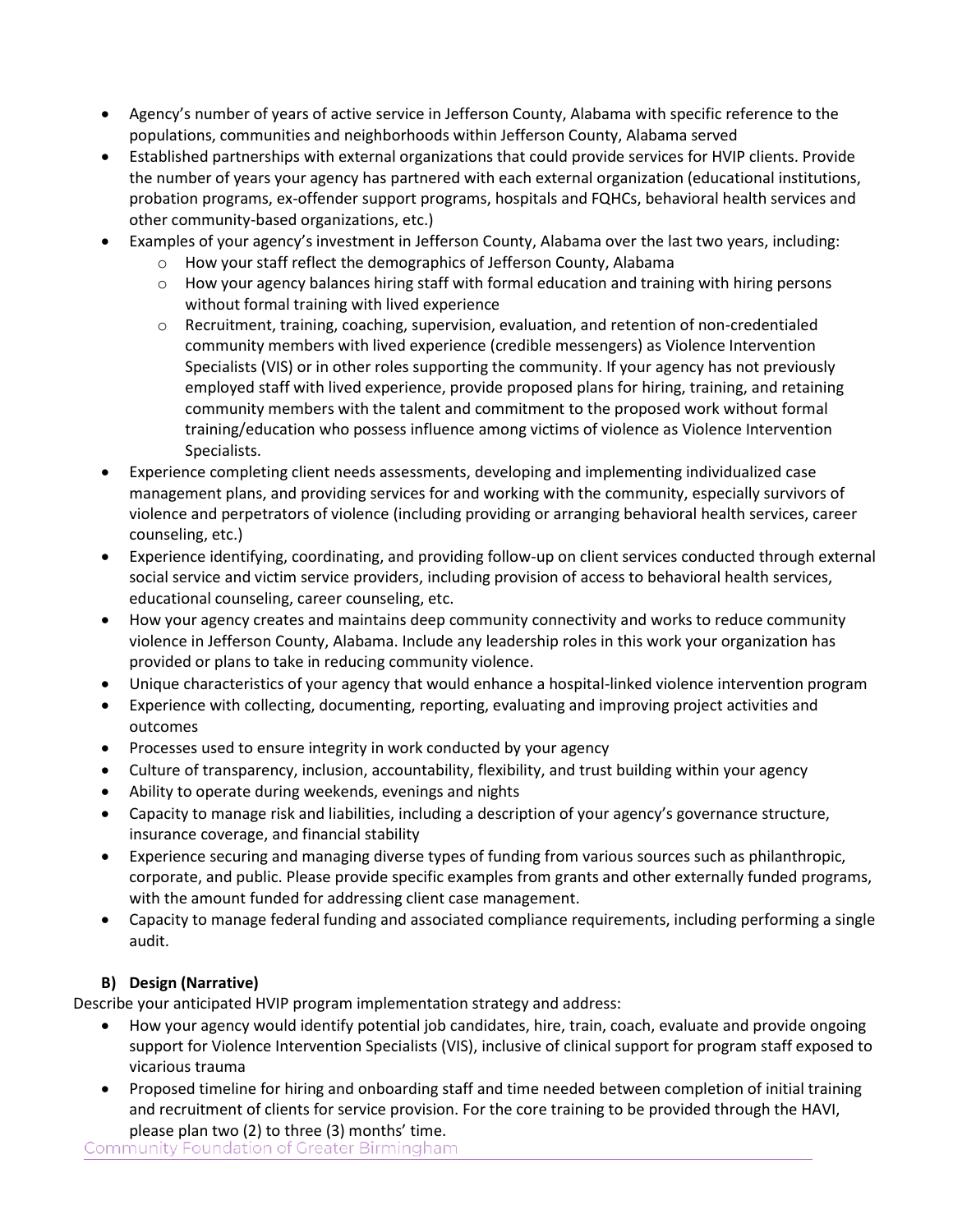- Response to referrals to the Jefferson County, Alabama HVIP received from the UAB Hospital's Trauma and Acute Care Surgery Service, including staffing and expected response time
- Case management model, including needs assessment, intervention planning and implementation, documentation of intervention implementation and outcomes, and supervision of staff
- Client screening processes for trauma and other mental health needs and process for connecting clients to mental health services
- Transportation expectations (bus/taxi, personal vehicles, company provided vehicles, other) for visits with the patient/client in the hospital, home or community setting; client transportation to appointments, etc.
- Expected plans for entering and tracking client data and providing reports to JCDH, other funders, and key partners such as the UAB Hospital's Trauma and Acute Care Surgery Service and UAB School of Public Health liaison.

## **C) Sustainability (Narrative)**

Describe your agency's financial and administrative capacity, staffing, and procedures to ensure sufficient financial control of funding provided through JCDH and potentially other funders, and capacity to develop future fiscal support for the Jefferson County, Alabama HVIP, including:

- Agency's fiscal department/function staffing with description of the accounting and oversight processes
- A list of funding sources with percent of current year budget provided by each funding source
- Specific details of agency's experience in acquiring and managing funding from various sources, including grants and complying with reporting and regulatory requirements
- Vision for enhancing and growing the Jefferson County, Alabama HVIP. How and from whom do you anticipate seeking funding to achieve the vision?
- Agency plan for accessing reimbursable funding for client services such as the Victims of Crime Act Victim Assistance Grant Program through the Alabama Department of Economic and Community Affairs (ADECA)
- How agency will provide continuity of service and service expansion after the program's first year.

### **3. Other Required Documentation (exempted from page restriction)**

- Agency's most recently audited financial statement statements and any management letters or an explanation of why the agency cannot provide an audited financial statement (Documents must be dated within the past two years)
- Agency's current and most recently past fiscal year budgets and profit and loss statements
- Proposed Project Budget
	- o A client fund of no more than \$25,000 must be included in the proposed budget
	- o A travel fund for client services transportation and mileage/parking fees of no more than \$17,000 must be included in the proposed budget
- Current organizational chart and proposed organizational chart including the Jefferson County, Alabama HVIP
- Staff biographies or qualifications
- Agency's board membership with professional affiliations and a summary of board composition by gender, race, ethnicity and disability status
- Work plan with timeline
- Memoranda of Agreement for partners if applying with the intent to subcontract
- List of three (3) references from clients or partners that can address the ability of the applicant to successfully provide the case management component, validate the organization's reputation in the community as trustworthy among the sub-population most impacted by gun violence, and provide validation of the applicant's positive history of working with communities experiencing high rates of violence. Please list the reference organization, key contact name and position, and contact information.